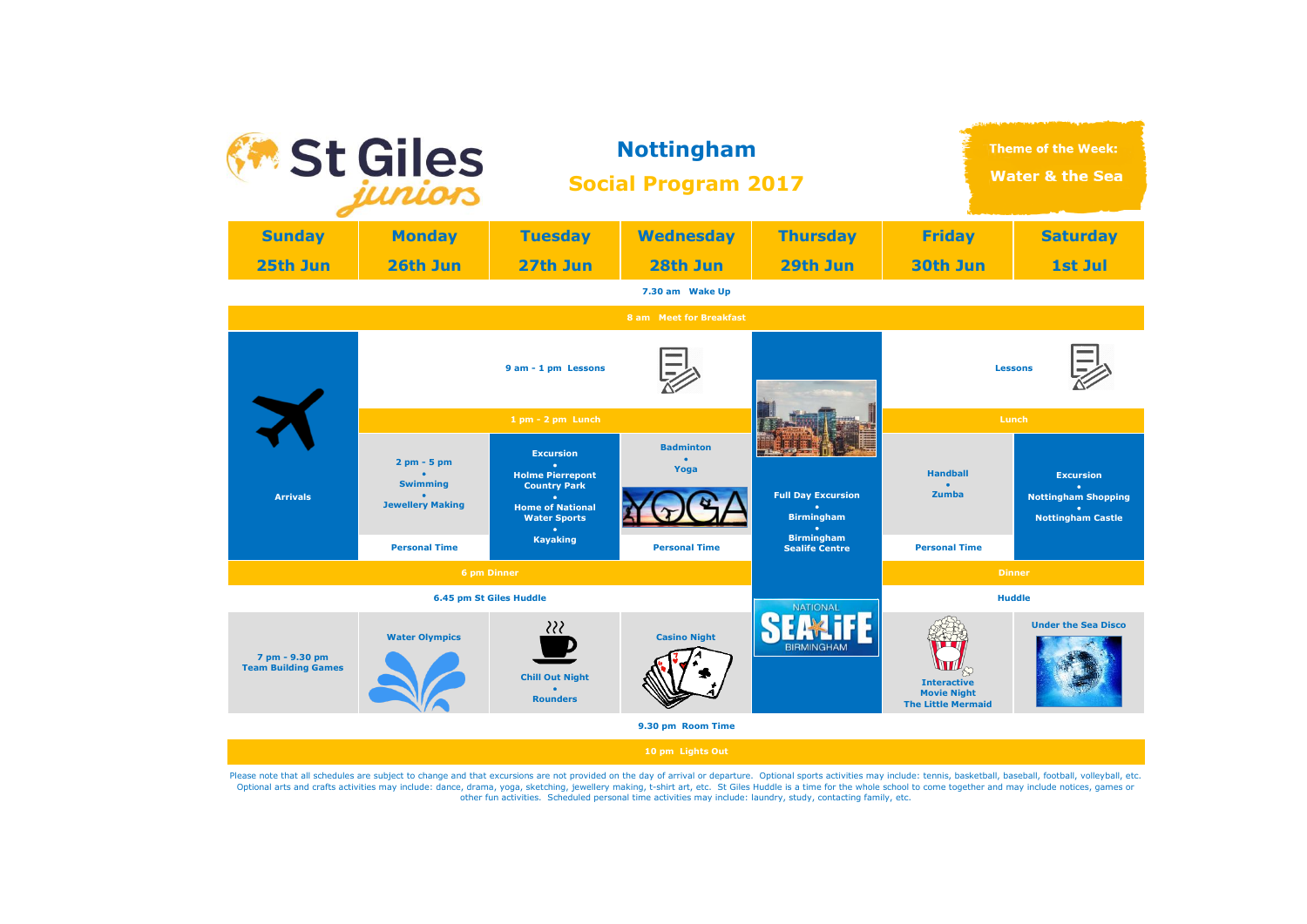

Please note that all schedules are subject to change and that excursions are not provided on the day of arrival or departure. Optional sports activities may include: tennis, basketball, baseball, football, volleyball, etc. Optional arts and crafts activities may include: dance, drama, yoga, sketching, jewellery making, t-shirt art, etc. St Giles Huddle is a time for the whole school to come together and may include notices, games or other fun activities. Scheduled personal time activities may include: laundry, study, contacting family, etc.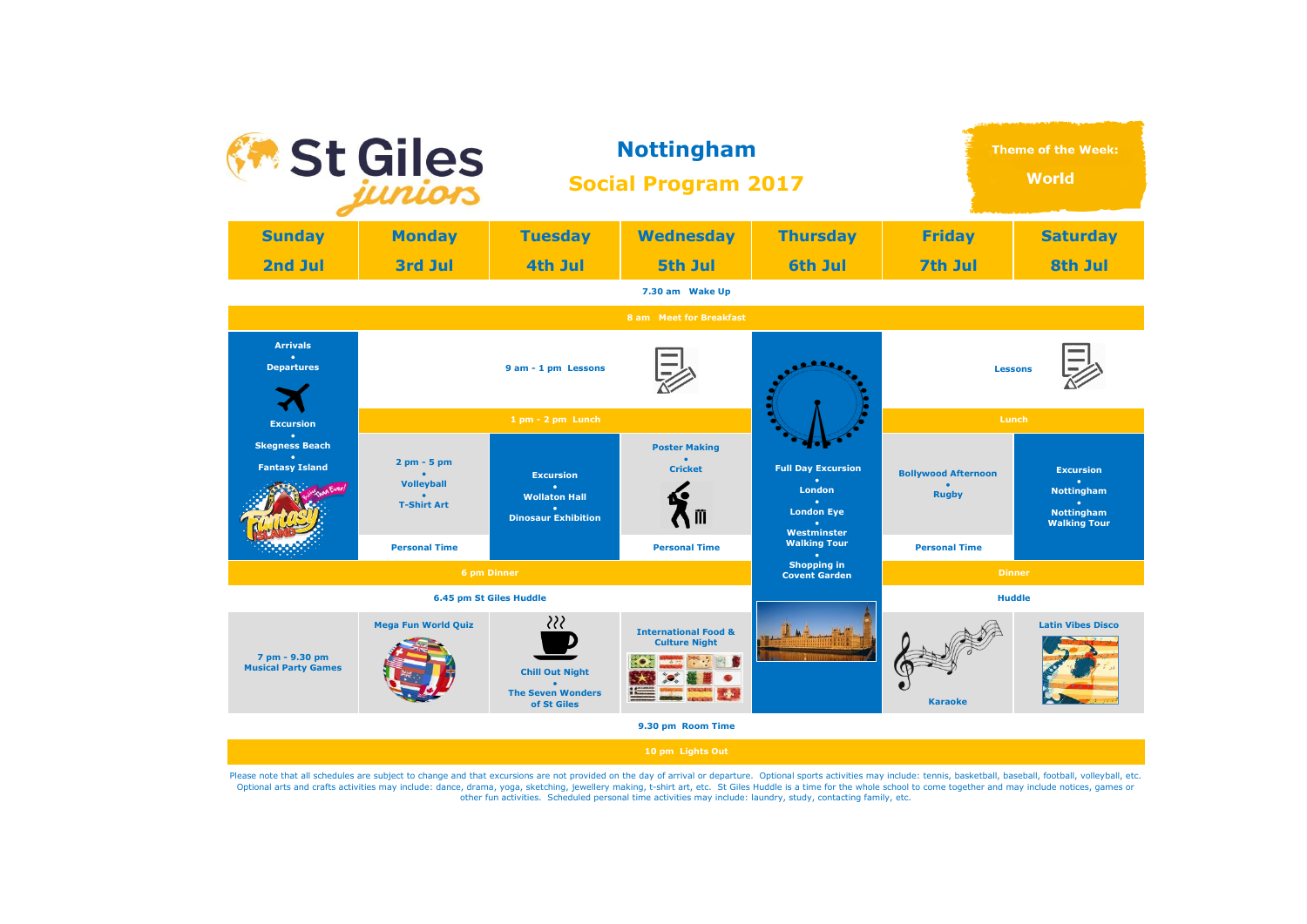

Please note that all schedules are subject to change and that excursions are not provided on the day of arrival or departure. Optional sports activities may include: tennis, basketball, baseball, football, volleyball, etc. Optional arts and crafts activities may include: dance, drama, yoga, sketching, jewellery making, t-shirt art, etc. St Giles Huddle is a time for the whole school to come together and may include notices, games or other fun activities. Scheduled personal time activities may include: laundry, study, contacting family, etc.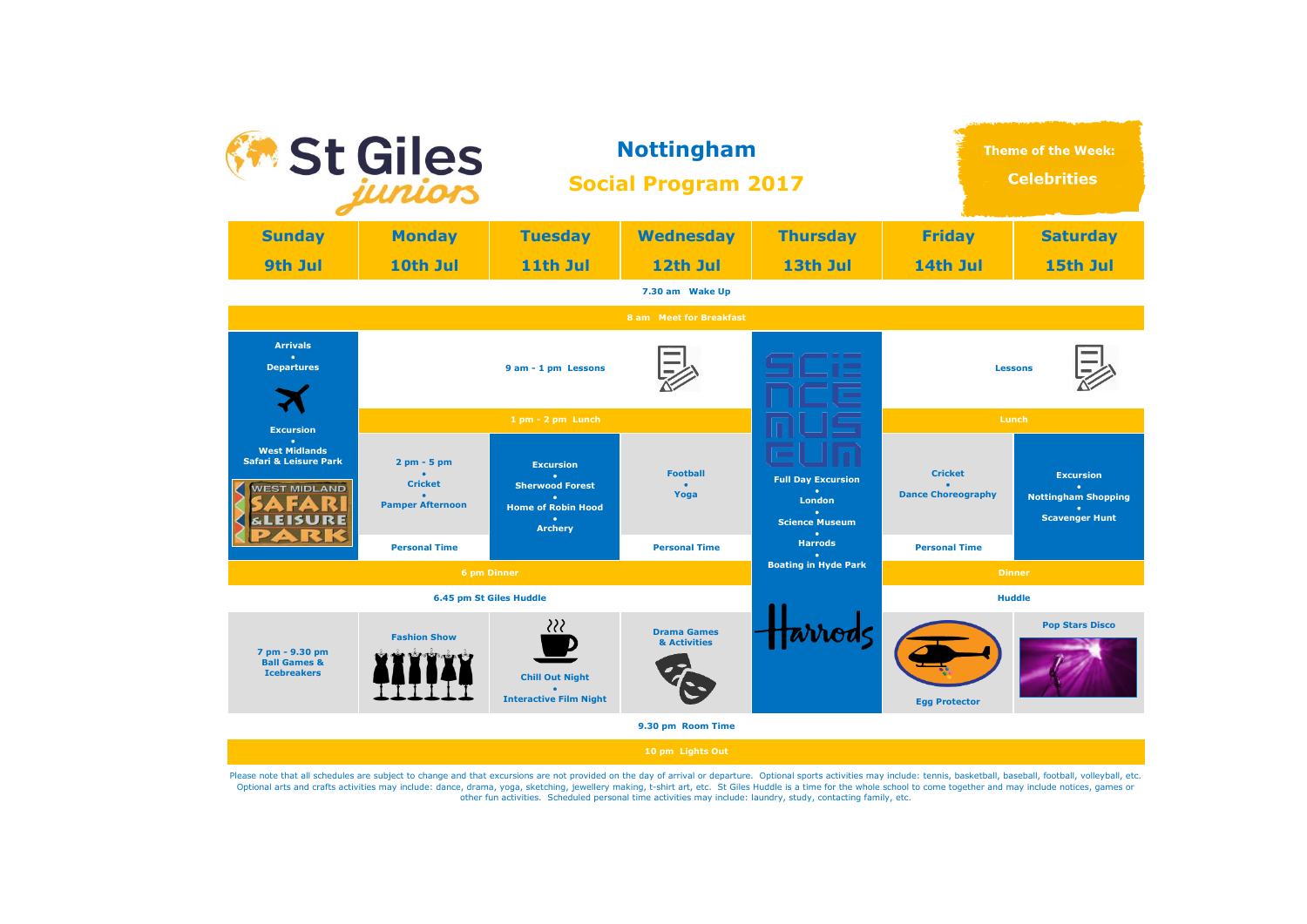

Please note that all schedules are subject to change and that excursions are not provided on the day of arrival or departure. Optional sports activities may include: tennis, basketball, baseball, football, volleyball, etc. Optional arts and crafts activities may include: dance, drama, yoga, sketching, jewellery making, t-shirt art, etc. St Giles Huddle is a time for the whole school to come together and may include notices, games or other fun activities. Scheduled personal time activities may include: laundry, study, contacting family, etc.